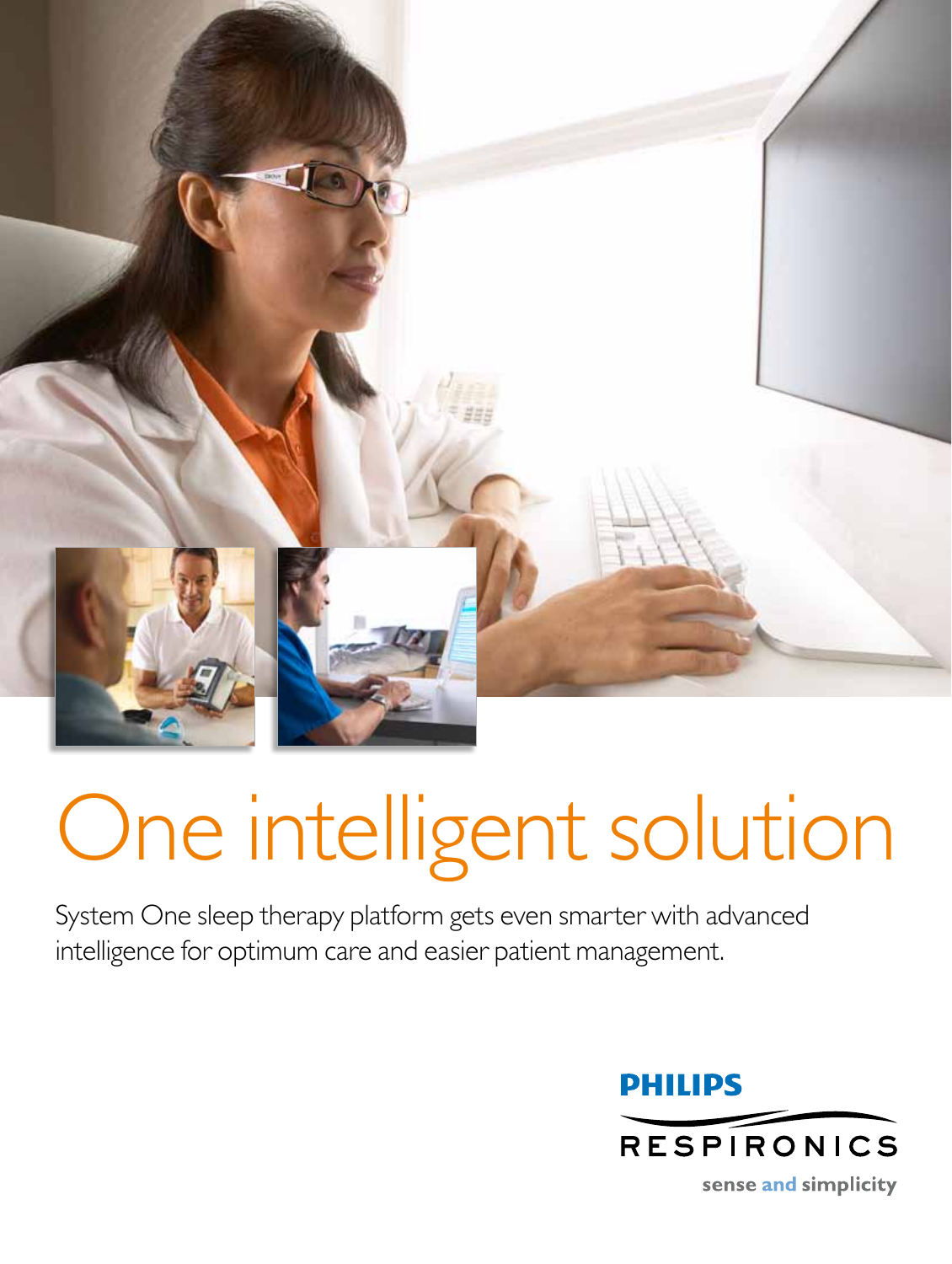## Industry-leading enhancements and innovations

The enhanced System One features a host of innovative technologies and features that improve both the patient and provider/clinician experience.



| <b>Reduced sound levels</b>             | With the addition of our advanced WhisperSmart technology,<br>designed to make our industry-leading Flex Family of pressure<br>relief technologies operate more quietly, System One is one of<br>the quietest devices on the market when it matters most: when<br>patients are breathing on it.                                                                                                                                        |
|-----------------------------------------|----------------------------------------------------------------------------------------------------------------------------------------------------------------------------------------------------------------------------------------------------------------------------------------------------------------------------------------------------------------------------------------------------------------------------------------|
| Dual modes with<br>remote switching     | Now, System One BiPAP Pro and BiPAP Auto devices come<br>equipped with both bi-level and CPAP capabilities and can<br>be easily switched between modes - including remotely via<br>computer - when clinicians and providers need to adjust patient<br>therapy. The convenience of having both options in a single unit<br>is another innovation designed to save providers from having to<br>make additional trips to patients' homes. |
| Improved humidity<br>output and control | With improved humidity output, System One offers five<br>patient-selected relative humidity settings to deliver customized<br>comfort while dramatically reducing rainout. In addition,<br>our "classic" mode provides the ability to shut off Humidity<br>Control, if preferred.                                                                                                                                                      |
| Mask fit and seal<br>monitoring         | With the Mask Fit feature, System One Auto devices give<br>patients the ability to check the seal of their masks in real time<br>and lets them and their clinicians know what leaks may result<br>when pressures increase from baseline throughout the night.                                                                                                                                                                          |
| Easy night-time<br>viewing              | A back-lit screen ensures patients will be able to<br>see System One's interface even in the dark.                                                                                                                                                                                                                                                                                                                                     |
| <b>Enhanced filtration</b><br>design    | Packaged with each device, a white, ultra-fine filter provides<br>filtration that may enhance comfort without increasing noise or<br>changes in efficacy.                                                                                                                                                                                                                                                                              |
| 15 mm tubing option                     | System One now features both 15 mm and 22 mm tubing<br>options that may provide greater patient comfort and<br>customization of therapy.                                                                                                                                                                                                                                                                                               |
| Multilingual display                    | System One devices can be set to display different languages,<br>depending on the country of use. U.S. models display English<br>or Spanish; Canada models display English or French.                                                                                                                                                                                                                                                  |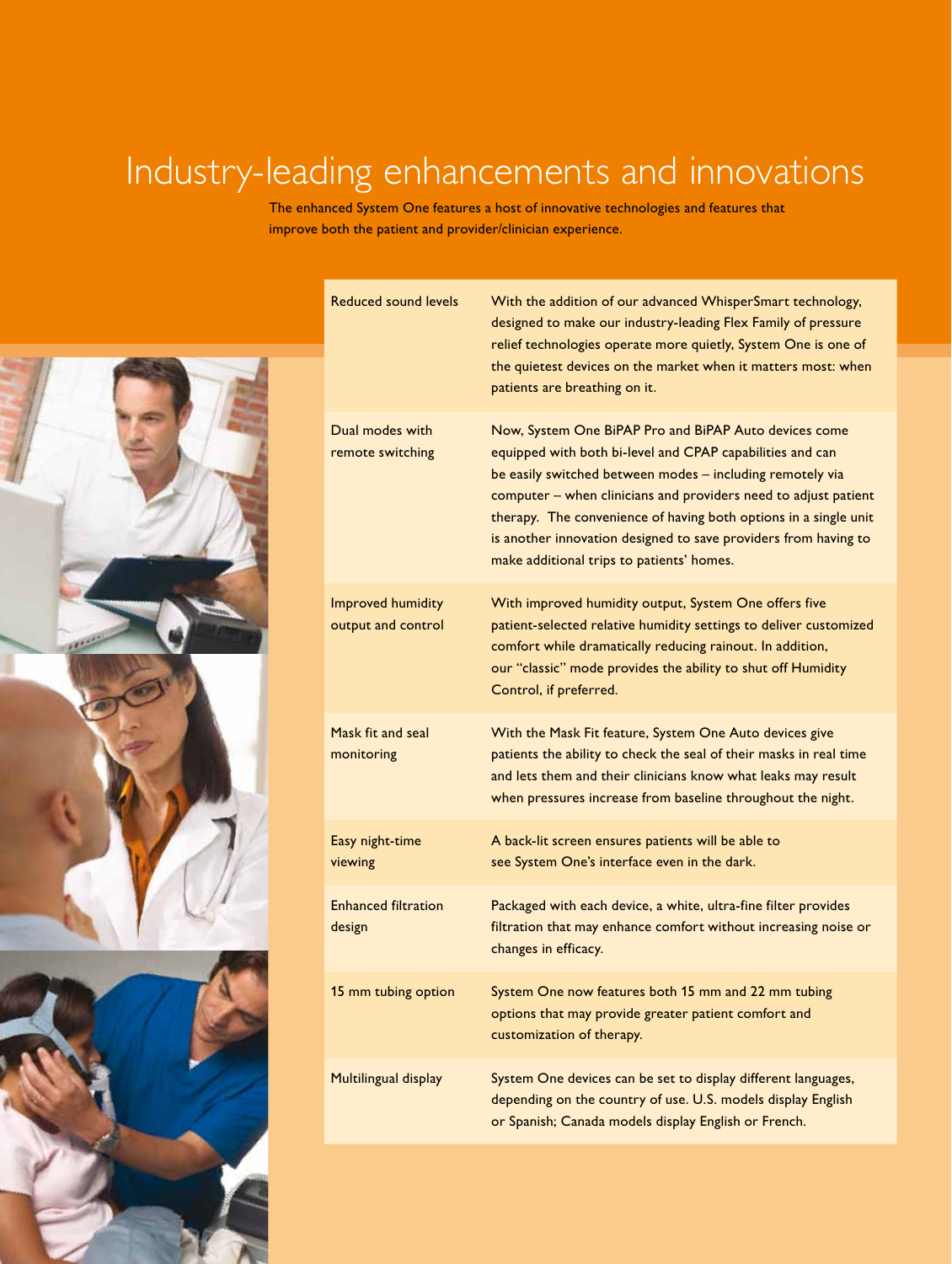## One intelligent package

Our enhanced System One sleep therapy platform brings a number of key intelligent technologies together in a single device.



Philips Respironics has long offered smarter tools that help sleep professionals provide better care and achieve better results. Now, based on more than a year of customer use and input, we're delivering an even higher level of sophistication in an intelligent therapy device that operates exactly the way you've told us it should.

Through advancements in software algorithms and the marriage of proven patient-centric technologies, System One thinks for itself, carefully monitoring your patient and recognizing when therapy needs are changing. It then arms you with the intelligent data you need to make informed patient-care decisions.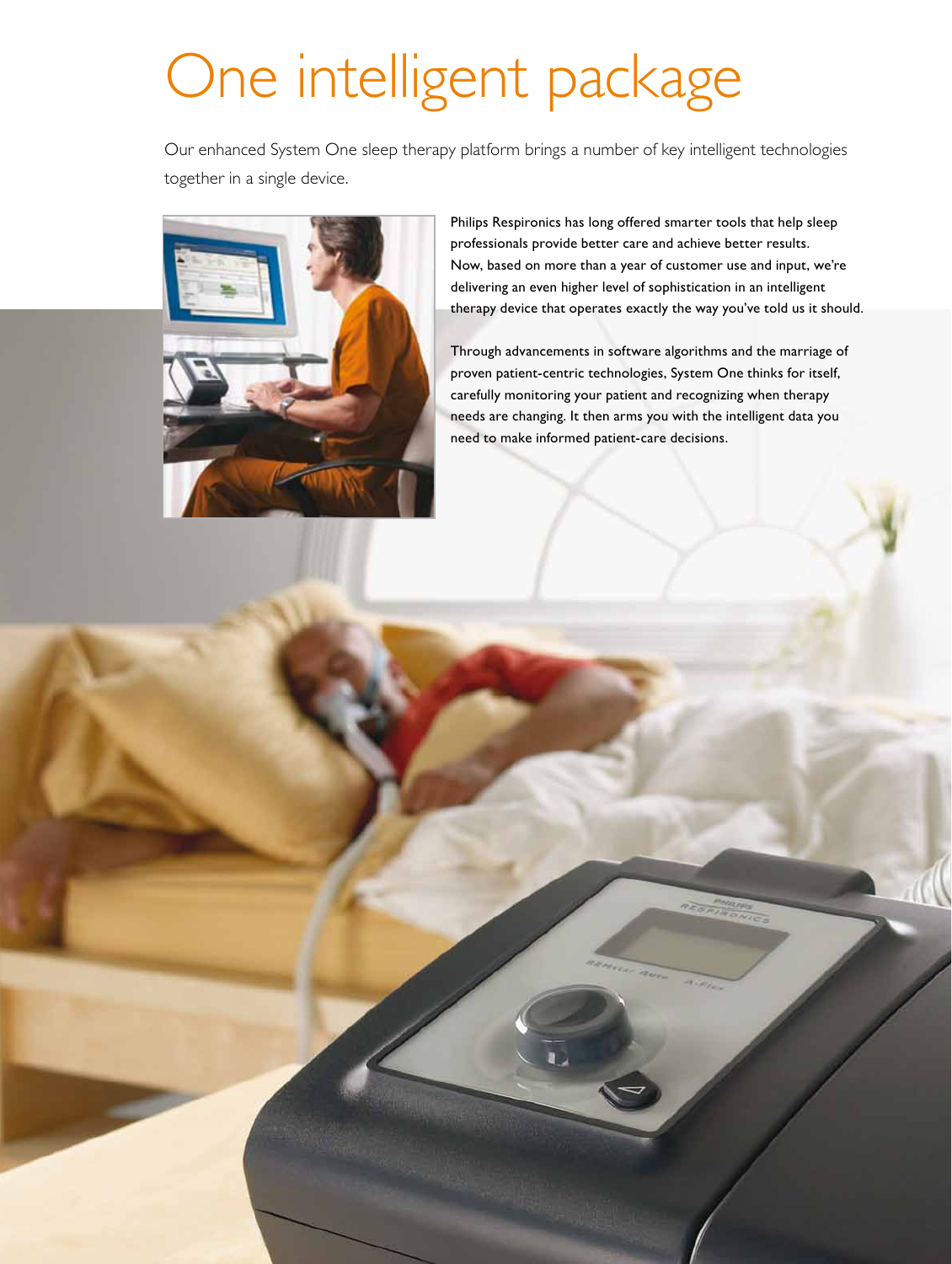System One knows:

- • When, why, and how changes should be made to consistently and continually provide optimum therapy
- • How to maximize patient comfort for improved long-term compliance
- The essential data you need and how to get it to you in a useable format

System One is a thinking platform that puts all-new levels of control, compliance and efficiency right at your fingertips… one more way we're committed to working with you to arrive at better solutions for better living.



### Five components of int

#### **System One Humidity Control and Dry Box technologies** Industry-best humidification management to prevent rainout\* and water damage.  $\left\{\begin{array}{c} \mathbf{s} \\ \mathbf{r} \\ \mathbf{r} \\ \mathbf{r} \end{array}\right.$

System One Humidity Control is a breakthrough technology that maintains consistent and optimum humidity levels – even in changing conditions – by analyzing ambient temperature, relative humidity and patient flow. With five settings, using either an improved humidity control that minimizes the potential for rainout in the patient circuit, or "classic" mode that lets patients turn off Humidity Control altogether, System One delivers customized comfort. And our Dry Box technology isolates the humidifier's water source from the inner workings of the device during normal, and most uncommon, conditions.

#### **System One Resistance Control**  Optimized pressure delivery, no matter which mask is used.

System One Resistance Control achieves complete system comfort by enabling the device and mask to work optimally together. Through simple settings, the technology instructs the device to compensate for variable resistance characteristics related to different masks. The result is synchronous pressure delivery and the assurance that patients can enjoy the full benefits of our Flex comfort technologies no matter which Philips Respironics mask is used.

#### **Advanced event detection**

Identification of complicated and changing conditions that may indicate alternative therapy. 3

System One addresses advanced sleep assessment parameters, including AHI, leak, flow limitation and RERAs to provide optimum therapy for obstructive sleep apnea (OSA). Now, in one of our most exciting advancements, System One's intelligent advanced detection technology detects when patients are experiencing symptoms beyond those of classic OSA – including such conditions as clear airway apneas and periodic breathing – immediately indicating the potential need for specialized therapy. Clinicians and providers can verify events by viewing detailed patient flow waveform data captured by the system, which even features a setting that automatically monitors mask fit and seal in real time.

\* Under most conditions.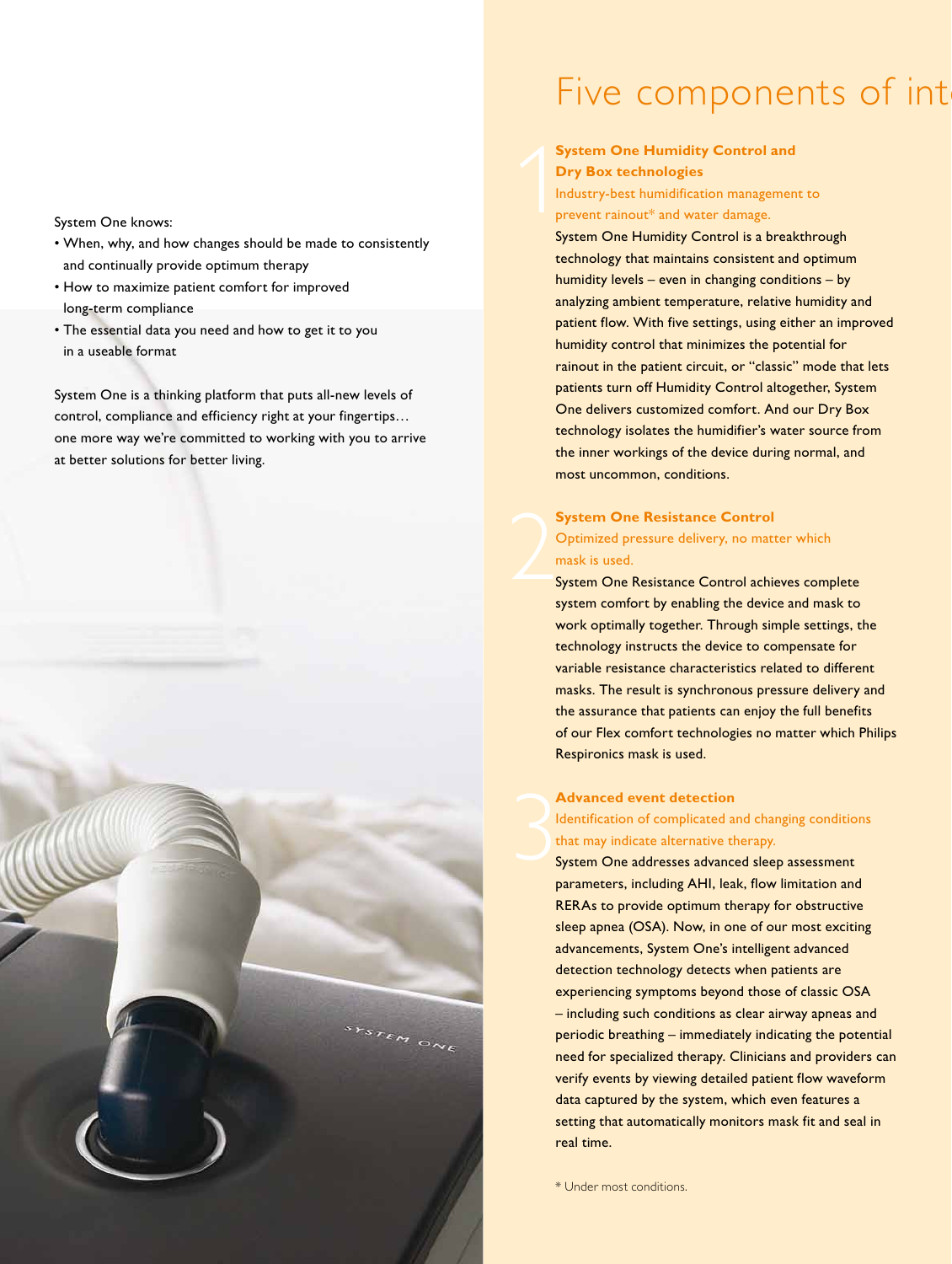## elligent therapy

#### **Flex Family technologies**

Improved patient comfort with proven pressure relief. Our natural and clinically-proven, patented technologies that enhance traditional pressure therapy – C-Flex, Bi-Flex, A-Flex, and now C-Flex+ in our fixed-CPAP mode advanced units – are an excellent way to establish increased patient comfort and compliance. And since our advanced Digital Auto-Trak algorithm detects the onset of inspiration and exhalation, our flow-based Flex technologies deliver just the right pressure relief for every breath, making it easier for patients to adapt to therapy. Each Flex-enabled System One device has an on-board Flex Demo mode to allow patients to feel the difference for themselves at the push of a button.

#### **Encore data management and reporting**

5 Intelligent patient management for improved compliance. The best intelligence is only valuable if it's easily accessible. That's why we've made sure vital patient information is available through multiple options of data transfer and reporting, including memory cards and modems.\*\* System One now includes on-board data memory along with our available wireless modem technology, which allows for patient data to be uploaded automatically on a daily basis. EncoreAnywhere data management software enables patient data to be viewed virtually anywhere through a secure website, accessible from any computer. Putting more patient intelligence in your hands is a key component of effective patient therapy and compliance management.

\*\* Not available in all countries.

#### **System One: the Intelligent Choice**

With its enhancements and innovations plus unmatched service and support, it's easy to see why the industry's most intelligent sleep therapy system is the smart choice for patients and an equally smart business decision for providers and clinicians. To learn more about the System One, contact your Philips Respironics representative or visit www.philips.com/respironics.